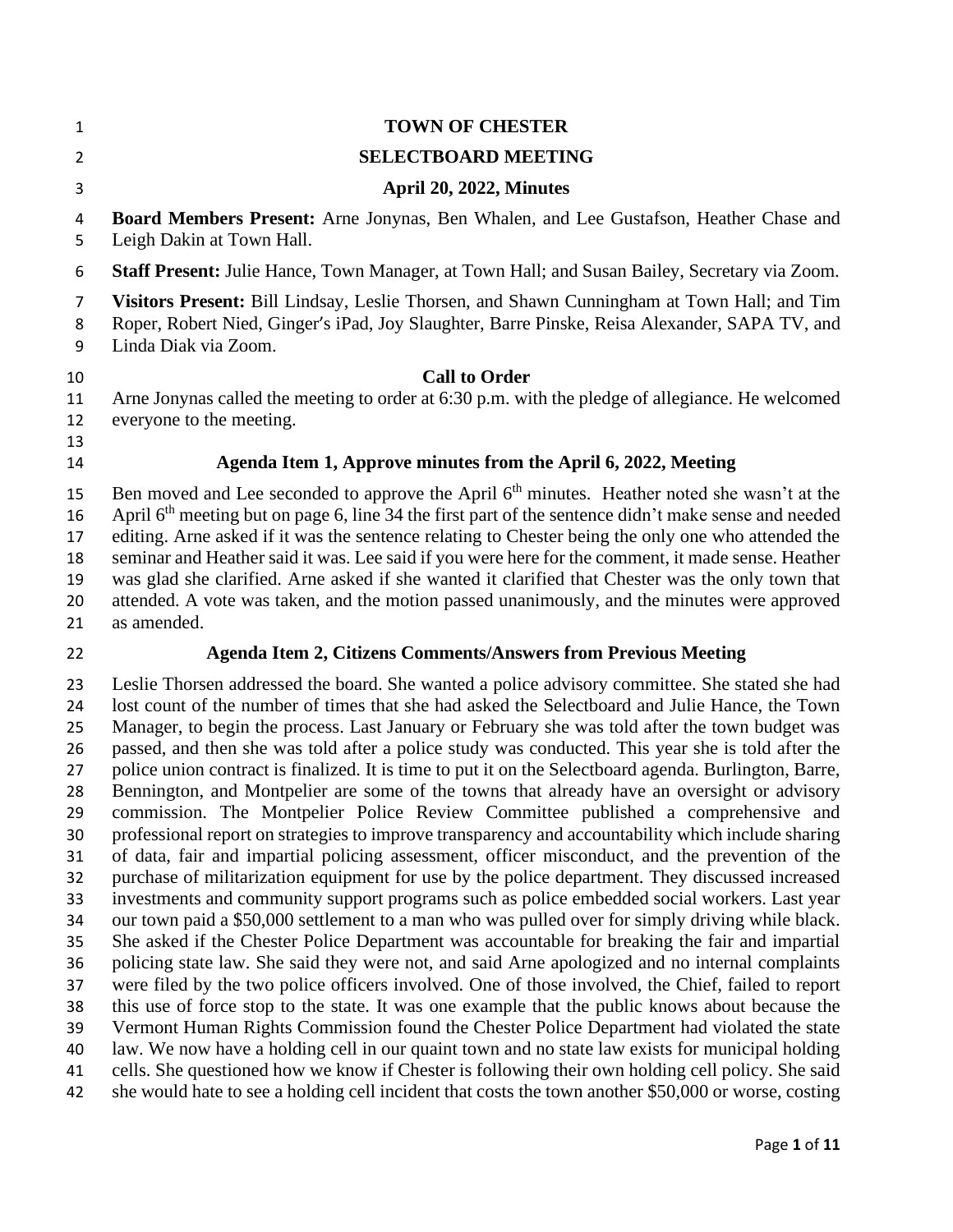someone their life. A full-time officer is retiring this summer and an advisory committee could be part of the interview process or maybe they could spend the money on a police-embedded social worker. They have a right to know what the police in town are doing. She asked if they were meeting the current needs of the community or if they were following the law. Are we helping or hurting the young people in this town? She asked if we were helping or hurting our folks with substance abuse disorders or mental health conditions. She said it was time to put it on the Selectboard agenda and to tell her what to do to make it happen. She was formally requesting that it be put on the agenda before this summer. If she needed to collect 300 and something signatures to get a vote or whatever she had to do, she asked to let her know. She thanked them for their time.

 Arne said it had been discussed some in the past and he had a discussion with the town manager in last two weeks and it would be coming up. Leslie asked if there was a time frame and if it would be in the year 2022. Arne said he wasn't going to talk about that right now. Julie said she heard back from Jim Baker and the hold up with the assessment was availability. She wanted someone who was good and didn't want to settle for anyone to do the critical assessment of the police department. Jim Baker has done Springfield's and several others in Vermont. He would be starting probably at the end of May with the assessment. Jim Baker and Julie have had lengthy conversations during the past year regarding the assessment and she had heard back from him at the beginning of the week. She thought it was wise to wait until the assessment was done. That was her opinion, but the board may disagree. Jim felt it would be good to go through the process because it was a community process. When you set up an advisory committee you need to set up the parameters of what the committee should be accomplishing. She said a lot of small towns have them and they are dead and not working anymore because they were not set up well. That was the one thing she had been cautioned about. When they do it, they should make sure they do due 24 diligence about the roles you want the committee to play. It is critical to its success, and she wanted it to be successful and effective. The one way they are starting this, and the public safety chiefs and she had been talking about it for about a couple of months, and they had set a date for May  $26<sup>th</sup>$  at 7 p.m. at the Public Safety Building. They would have a series of community forums where the community can talk with fire, police, and ambulance about what they would like to see from those services in Chester. This was the start of it. That was by recommendation of Jim Baker of a few months ago. They wanted to wait until it was warmer, and they could be outside. They will open the bays and take equipment out, so there could be fresh air. She didn't know what COVID would be doing so they wanted it outside and not at Town Hall. It is coming and was going to be announced under new business. There are things happening and she knew Leslie felt like it was taking forever, and it was. Julie said government moves slowly but she wanted to make sure it was done well. The board could rush and do it now if they chose to.

 Heather suggested it be put on old business and every meeting have updates. Julie said she would 37 not have anything until Jim started at the end of May. Heather said if it was taking place May  $26<sup>th</sup>$ , 38 she could report afterwards, and Julie agreed. Heather said maybe it wouldn't be under old business as the police advisory committee but under old business in another frame, so they are updating the public. Julie agreed. Arne said under future agenda items and items for discussion they could have a brief discussion about their role in it and what timeframe they want it to take. Julie had given them some good ideas and if they had other ideas about how quickly or slowly, they wanted it to happen and when it should happen, they could give it a brief review and put it on a future agenda to see if they want to do anything different. They could have a discussion just about how quick they go forward. Arne said he was sure they could figure out.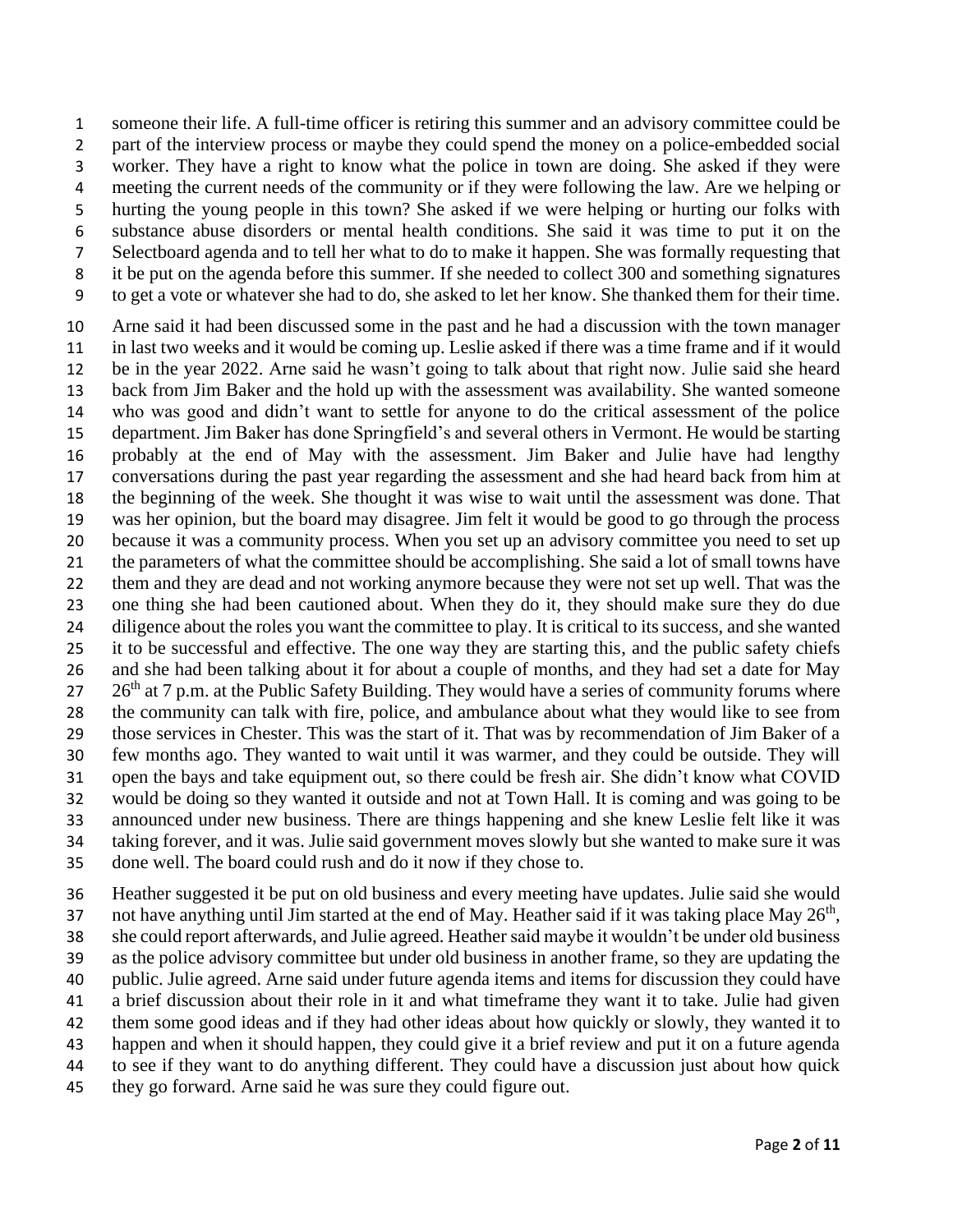- Leslie asked the members of the board to look at the Montpelier Police Review Committee, as it
- was very professional. She didn't appreciate comments that belittle a police advisory committee
- and how they are failing in our state. She didn't know if it was true or not but was an inappropriate
- comment.
- Julie said where her statement came from was talking to town managers in the state. Leslie said it
- was to protect the towns. Julie said they are letting her know the ways they failed and encouraging
- Chester to do it well. It wasn't about belittling anything, as Julie wants the committee, but she
- wants it done well and effectively and doesn't want to repeat the mistakes of other towns. Leslie
- said until they took some steps and did it, they wouldn't be moving forward. Talking about it or
- all the places that have failed wasn't moving it forward. Julie told Arnie she was done. Leslie then
- said she was done three separate times and immediately left the meeting.
- Arne said as a board, they all desire what's best for the town and approach things in different ways,
- with different expediency, and what they all desire is what's right in their hearts and what is good
- for the town. Julie said she wasn't belittling anything but wanted it effective and well. Leigh said
- the fact that it was already set up, she guessed sometimes it was misunderstood. Arne said it was
- all in the works. Ben thought they should move on.
- Tim Roper asked that the board keep their microphones closer, especially Heather and Arne.
- There were no other comments.
- 

#### **Agenda Item 3, Old Business**

- Report given by the Town Manager:
- Pinnacle

 Julie and Matt had met with Green Mountain Power and Chester Electric regarding the work at the Pinnacle. The work is scheduled to be completed in late summer or early fall. The project involved burying some power at the Pinnacle. They have also agreed to redo the power to the pool house because it needs to be redone. Steve Mancuso from Chester Electric will pick up what needs to be done on Chester's end and will get Julie a quote on what their cost will be. There was an agreement made a few years ago that Green Mountain Power would install lighting poles at the ice rink and tennis courts. Steve would be getting the costs on what the electric will cost to install the lights. Arne said it was all related to the upgrades in power up Lovers Lane where they would be switching the poles and putting them along the side of the road. The power would be buried in that area because it was safer and easier to deal with. Ben asked if there was an opportunity for additional light poles. Julie said they were getting the cost of lighting one of the Little League fields. She said there was a request for that, and Steve was going to get her the cost. She said it was an option and Green Mountain Power may do more if they were willing to pay for them. Green Mountain is giving them two for free. They were considering some other things and would be coming back to the board with a full proposal of everything that they're looking to light. What they do light they are looking to set on a timer system so when you go to the pool, you set the timer for an hour. That

- way they will not be on all night.
- Delinquent Taxes
- There is a new Vermont Housing and Finance Authority program funded through Federal ARPA
- funding helping homeowner's pay delinquent water, sewer, and delinquent taxes, and mortgage
- payments, among other things for primary residences subject to income guidelines. Julie has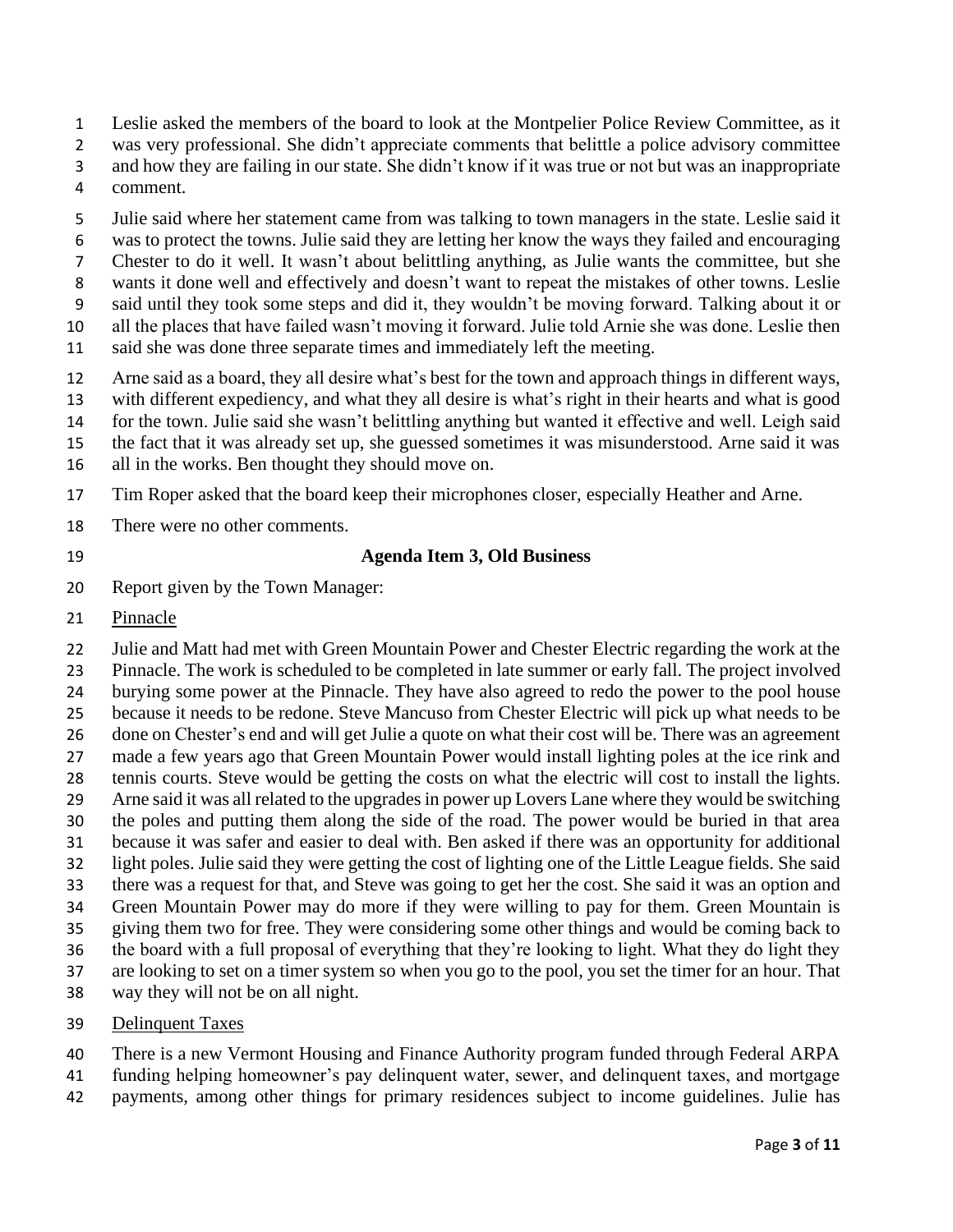enrolled Chester as a receiving town. They have several people already participating in the

program. They've been trying to get the word out by sending flyers with delinquent water bills and

 delinquent tax bills. If they knew of anyone in need, it is a great program. For some who are not so computer savvy, they are welcome to come into Town Hall and Debbie, Amie, or Julie will help

get them registered.

### Town Office

- The zoning listers have officially moved into their new space which looks great. It is a huge benefit
- of having a facilities director who is also a contractor and an electrician on the water staff. The
- whole thing was done during work hours at no additional expense and looks amazing. They will
- now be converting the front room to the downstairs conference room like it was years ago, so Steve
- and Wayne would be working on it in the next few weeks.

# Highway Garage

 The new siding is going up on the garage and looks great. Stop over and tour it, as it really looks nice and professional, and the guys are happy. The project should be completed mid-May.

### Academy Roof

Doxsee Roofing will be there tomorrow to remove the slate on the west slope and return the first

- week of May to get the slate replaced. It was a grant funded program. While they are here, Steve has spoken with them and there are a couple of slipped slates on Town Hall, the library, and the
- tomb and on the pool house. While they are here, Steve will be working with them to do minor
- repairs on the existing buildings. Lee asked if Julie knew what was happening to the old slates.
- Julie said the ones that have value they keep. The repairs to the pool house will take good slate.
- They also use them for repairs around town. The other thing that is happening is the cemetery shed
- needs to be bigger so Steve will be building a small addition onto it and the slates will be used to
- cover that, as well. Arne said another advantage of having a carpenter/contractor on the payroll is
- he would be working at the Brookside Trail with the bridge there. Julie said he would be helping
- John Wright and the two of them together would be building it. Steve drew up a design for the 27 boardwalk and he and John would work together to construct it. Arne thought with all the buildings
- owned by the town, they could keep someone busy full-time for a long time.

## Dog Park

Arne asked about the dog park. Julie said there was a group of people working on it. They are just

- waiting for numbers. They had run a split rail fence by her, and she thought it was nice and looked
- nicer than a chain link fence. They have four locations they are looking at and are all town property:
- Canal Street, Route 11 West, the property they got after Irene, and she didn't know where the other
- two were. They will be coming to the board with a presentation. Arne asked Julie if she knew who
- was on that board and if there was a lead person. Julie said Matt was working with Reisa and then
- there were a couple other people. Leigh thought Whitney Payne was involved. Julie thought there was a handful of people working on it.
- 

## **Agenda Item 4, Cannabis Control Commission**

- A couple meetings ago they decided they would have a local cannabis control commission for the
- town. There were some details they needed to work out on who the members would be because
- they had enough interest from citizens of the town, and it didn't need to be strictly a Selectboard
- group. He thought it was nice to have 1 or 2 Selectboard members on it but at this time, they had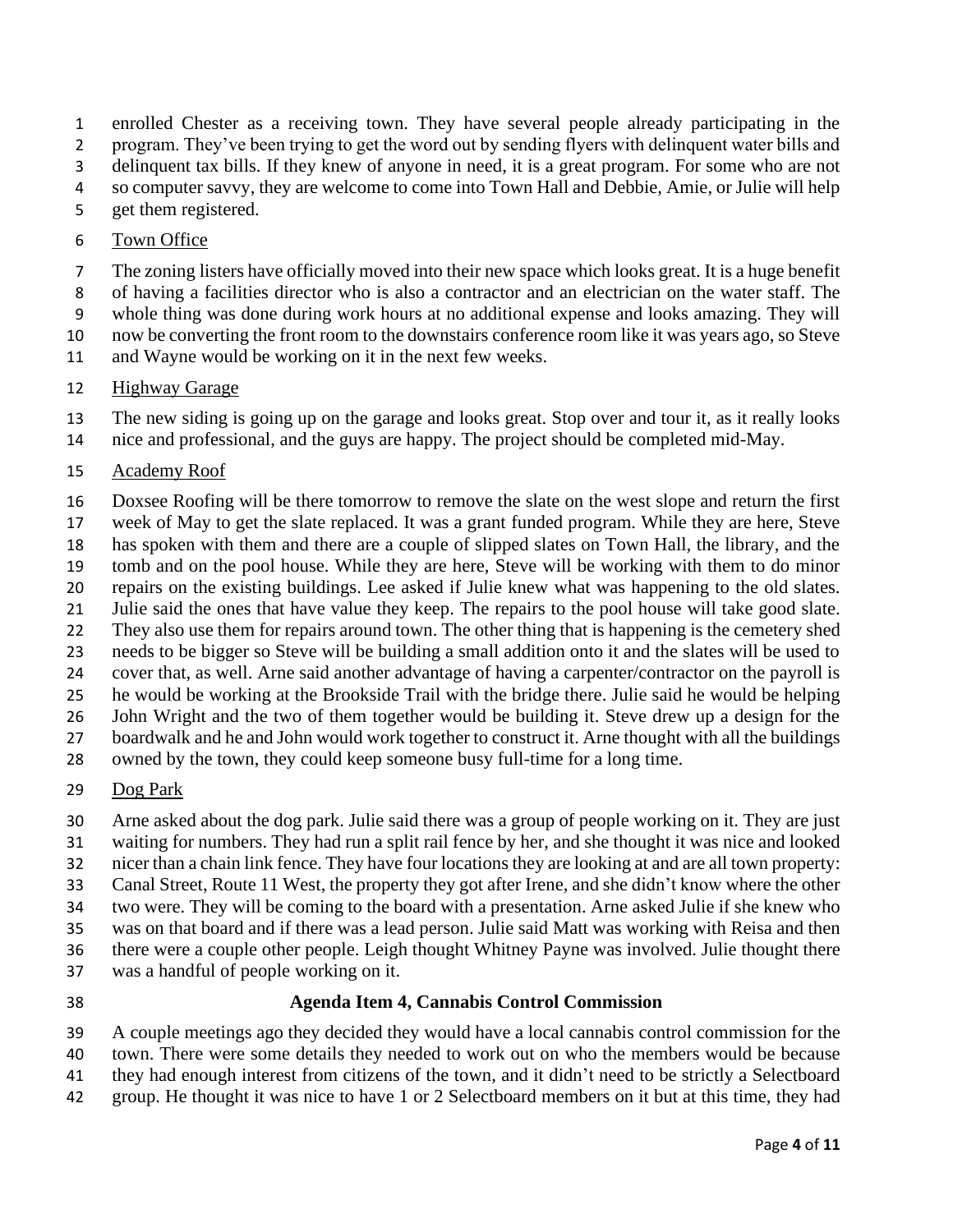four citizens who volunteered to be on the commission. They received some relatively new guidance information from the state Cannabis Control Board, but it really wasn't much different from what they already knew as far as the powers and authority they would have. It still seemed limited, and he thought it was specifically made that way by the state when the law passed and that it would not be treated differently than any retail establishment. Arne told the board members in their packets they had a sample resolution for a local cannabis control commission. It was giving guidance on how they should word theirs to make it legal as far as the makeup goes and the questions that must be answered as far as term lengths. The Selectboard would appoint the members, the size, makeup, and term lengths of the board. The sample resolution was straightforward that they would need to adopt to formalize the board. Some of the questions that came up were what they wanted to do with the board as far as the makeup went. Arne said he would entertain some comments or concerns or people's thoughts on how they should go about it and what the board should be made up of. Leigh said a few people stepped forward and wanted to be part of it and there was an example in something she had read about two Selectboard members and some others from the community that would like to, so it made sense if it was the route they wanted to go. Ben asked if they needed that much definition of who made up the board. A lot of folks were expressing interest now but if they say only 2 Selectboard members can be on it and in 5 years they are at a point where they are with other positions in town, are they creating limitations on being able to fill that board. Arne thought if that was an issue in the future, they could return it back to the Selectboard if necessary. He thought if they had the enthusiasm and people were volunteering, they should include them. But to Ben's point, he agreed. He thought the makeup and size of the board could be modified in the future, if called for. He didn't know if there was a minimum amount but wanted an odd number. They were hoping for 5. Julie thought they could easily say be it further resolved, the local commission will be comprised of members of the legislative body and members of the community. You could simply leave it like that. Ben hoped people would continue to want to be involved. Heather thought it would be nice to interview like they do for the other boards before they appoint people to get a gist of points of view and why they want to be on it. Arne asked if they wanted one or two members from the Selectboard on it. Julie said there were four community members who had expressed interest, as another member had reached out. Arne suggested doing one member and, in the future, adding another Selectboard member, if necessary. If they had three Selectboard members, it would change the dynamics of the committee because then it would be a Selectboard meeting.

 Shawn Cunningham asked if it was a town board that would be subject to meeting laws, warnings, minutes, etc. Julie and Arnie agreed it would. Lee thought there were a variety of opinions about the issue on the board. He suggested a minimum of two members and possibly one from each side of the issue. Not that there was a lot of teeth or decisions the board would make but he thought that fair representation should be considered. Arne thought they could get the resolution fine-tuned so it applied to Chester more specifically. He asked how they wanted to deal with the length of terms of service on the board, two-year, three-year, or just terms that are non-ending until they are removed or resign. Heather thought term limits were a good thing and the longest they should be is 3 years. The Selectboard had some one year and some three years, and she didn't know if they wanted to confuse it like that. Julie said the Planning Commission and DRB are currently all 3 years. Julie said of the five members, they would need to alternate their appointment lengths going in. Heather thought 3 years should be the longest. Lee asked if for the Selectboard member appointments would be a yearly appointment. Julie suggested the Selectboard members be one-year appointments since they rotate. Heather thought if it was too much for someone, they could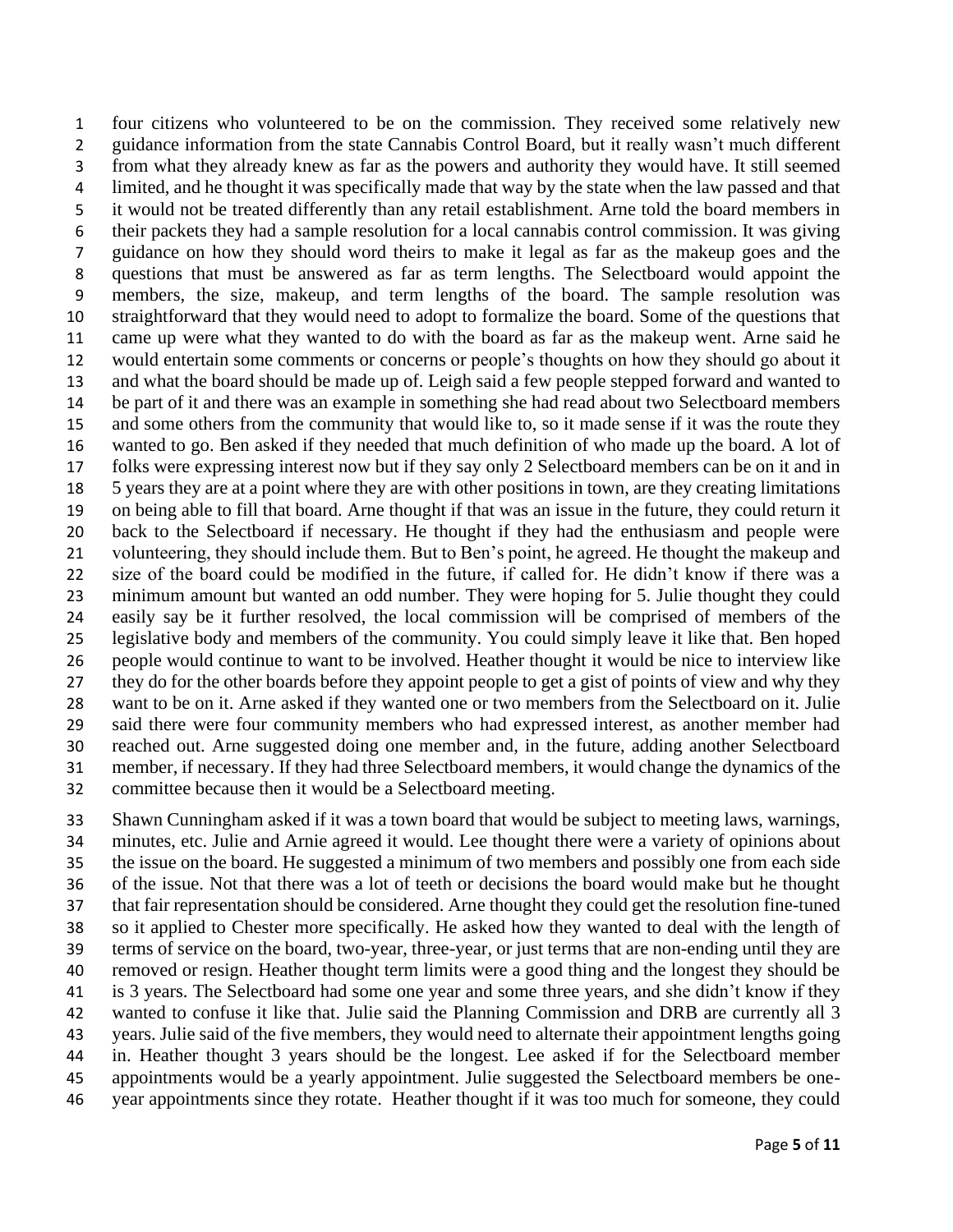come back to the board and ask for someone else to step in. Lee thought one year for the Selectboard members was appropriate. Julie clarified two one-year terms and the other three three- year terms. Lee thought it made sense. Arne thought those were the big questions as far as the resolution went and the other items were straightforward referencing the state statutes that apply and what gives them the authority to act and how it works.

 Julie asked if they wanted to interview at the next meeting. Arne said they would get the document tuned up with the details specific to Chester and then they could formally adopt the resolution at the next meeting with the wording. Arne said then the question would be volunteers from the Selectboard. Lee asked who the fourth person was, and Julie said it was Susan Bailey. Lee and Ben volunteered to be on the local commission. Leigh asked if they both had different points of view. Ben thought they both had the same wants for Chester but had different approaches. Ben's opinion going in was it was not by a huge margin, but the town voted to proceed with it, and they needed to figure out a way to do it that works for everyone. Lee's opinion, based on what he is reading from the state cannabis control commission, is this board would have very few responsibilities and zero teeth. Arne thought it was important people be involved in the process and part of what's going on and things may come up that nobody expected. When those issues come up, it's important to have as many people involved from as many different perspectives as you can to look at things. He thought Lee and Ben would be great. Heather said if people wanted to jump in, she would be open to having it be a seven-member board and set it up to have a quorum to vote on. Arne said it could be flexible. Lee thought they should define the specific duties and roles of the commission before they start saying they need more members. Heather asked if they should interview as soon as the next meeting. Lee thought so because the sooner they get the pieces into place, the better. Ben asked if the two members of that board could be involved in the

- interviewing. Julie said she would get clarification.
- Susan asked if they would want resumes and Julie said typically, they ask for a letter of interest and she would send out emails to the community members who were interested tomorrow.
- They will have a draft of the resolution at the following meeting.

Tim Roper asked to see the proposed resolution. Arne said it may be on the state Cannabis Control

- Board website because it was under their guidance document where they provided a sample
- resolution. Tim was hoping to see the meeting packet and asked for an email once it was uploaded
- so he could download it.
- 

#### **Agenda Item 5, Public Nuisance Ordinance**

 Arne questioned what their goal was. He wondered if they were trying to address a problem or a future problem. He couldn't come up with an answer on why they were looking at it. He asked for ideas or thoughts. Leigh said she was thinking public nuisance in the respect of properties that Preston had addressed and had letters written to them, so she was thinking it was great, but her question was who was in charge. She wondered was it the state or strictly the town if they were

- talking about those properties.
- Julie said Preston was looking at public nuisance regarding what was allowed under the cannabis
- laws and should it be regulated under zoning or public nuisance. The properties that Leigh was
- speaking of are covered under the salvage yard ordinance and they have the authority needed under
- that ordinance. Leigh has had several calls from residents about the properties. Julie said the state
- doesn't make it easy. Heather noted that even creating the ordinance took them a couple years.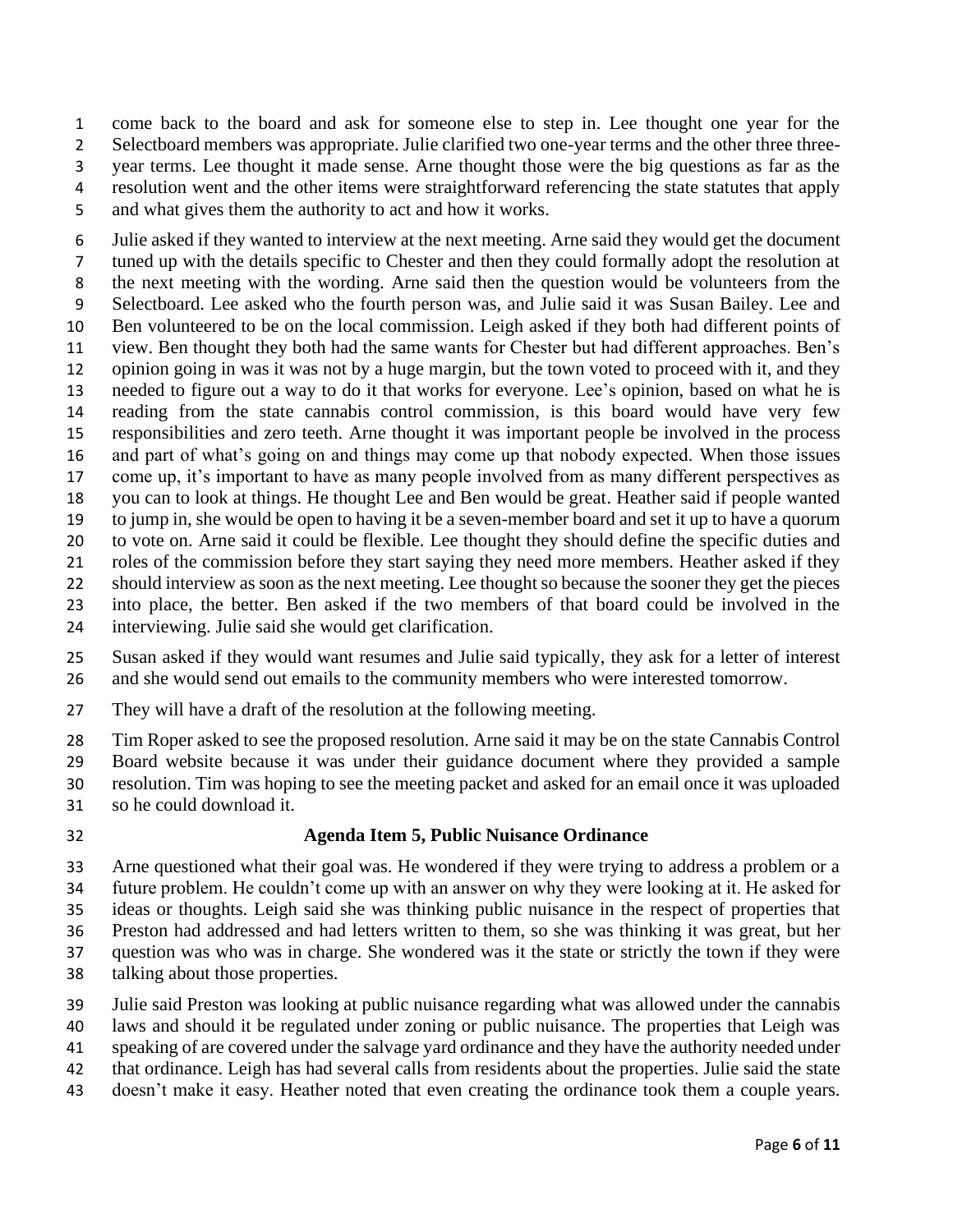When Heather was reading them, she thought one was created because someone went naked down

2 the street. Another one was completely toward noise. She thought they could have a general one

but there were a lot of different aspects to it. Leigh thought they had issues come up at different

times regarding loud music at night coming from a house.

 To address Arne's question about what the point and purpose for any kind of nuisance ordinance was, Lee thought they needed to go back to the master plan and what will be good for Chester and how it presents itself to tourism and people that want to move here, and what they want to see on The Green and downtown area. If they had a nuisance ordinance in place that allows them to discriminate against types of businesses, he didn't think they wanted to see certain industries and businesses that would promote those types of things that wouldn't be suitable for the town of Chester, especially since they have a school, church, and public library right next door to The Green. The point is if they aren't considering how they want to present themselves as the town of Chester to people visiting or considering relocating here, they could end up with the downtown area looking in ways they don't want. Without singling out any type of business or activity, they need to be thoughtful about how to maintain the wholesome character of the downtown and Green for the future. He didn't know how any of the ordinances they had examples of would work. He was wondering how they maintain the quaint character of the town of Chester for the future.

 Ben understood what Lee was saying but he took it as more of a zoning concept than having anything to do with ordinances. As he read through them, they concerned Ben about what they would implement in town if they were to create all those ordinances. If they enact them, they will have to enforce them. Ben said the ones he read through talked about whistling loudly or singing and in Stowe, it got a little more graphic as to what they were referring to. Heather said there were also laws against that. Ben said in Vermont, they pretty much stated the law besides the ordinance. Ben didn't have a problem creating an ordinance for those things but if they were talking about cannabis and are concerned about locations, he felt that was more of a zoning ordinance. Lee said they couldn't address it through zoning. Ben understood it was because they would be doing it after the establishment. Ben said they should do their homework before creating a lot of ordinances. It would be something he would caution against doing.

 Julie noted when the Planning Commission sets forth the zoning regulations, they include performance standards that cover odor, noise, and parking for any business that goes through a conditional use. There was a layer of review through zoning if that helped.

 Arne said they need to be sure that they don't single out cannabis. The state has been clear on that, and they need to make sure they're clear also. The reason for the discussion wasn't because of cannabis but a general type of question they had regarding nuisance ordinances because nuisance ordinances were mentioned so many times in the documents regarding cannabis that were given to them. It was more for an informational thing. Arne said these examples gave them an idea of how they could be used for these specific types of things. Arne thought if they even talked about it in a certain way and something came through the board as an ordinance, it may come back in a lawsuit against them because they are directing an ordinance or a statement specifically toward cannabis. They were past that point. The town voted for it overwhelmingly and anything they did as far as nuisance ordinances needed to be general and apply to all retail, people, and citizens.

Leigh said when she was reading about the ordinances, and the information from Woodstock and

- Burlington, it mentioned nothing about anything other than the way they set up what is considered
- a nuisance. She couldn't figure out how it applied to them. That's why she asked if they got it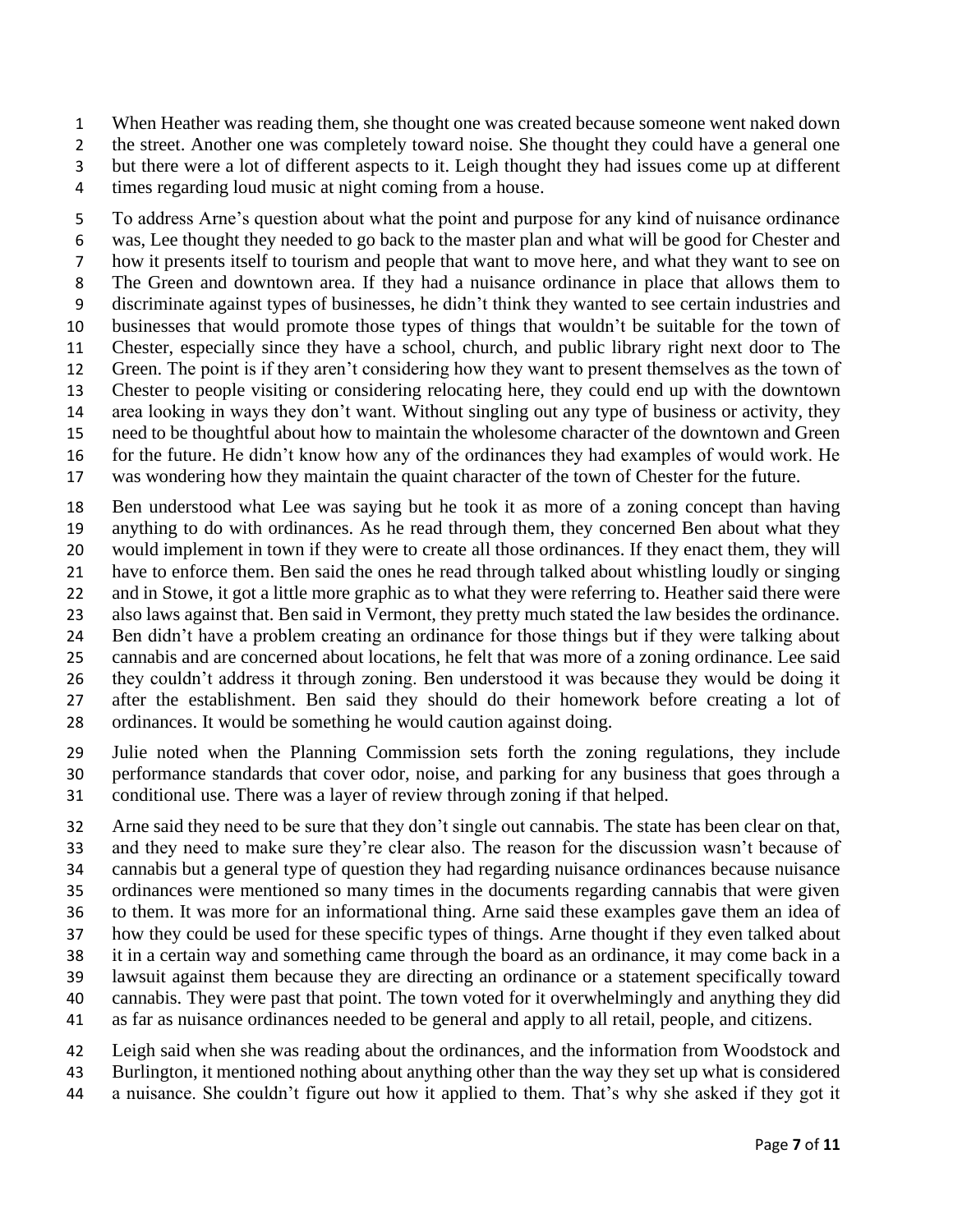based on some properties in town being nuisances. Arne said a lot of the nuisance regulations seemed to be based on public safety and the good of the collective community and seemed like the justification but open to interpretation. Arne stated when you get to ordinances open to interpretation it seemed like you were looking for a court case. Leigh agreed and said you were looking for trouble and something that may not even exist on that kind of level in Chester.

 Lee wasn't picking a fight but took issue with something Arne said about not being able to have a hint of discussion about cannabis relative to regulations, nuisances, or ordinances. The reason they were talking about it was the whole cannabis issue. If they can't talk about it for fear of a lawsuit down the road, they are kicking the stool out from under them. Lee knew they were aware of his feelings on the issue and that he didn't want it to pass. But it did and he can still voice his opinion. He didn't think the state was being realistic in their handling of the issue with respect to timing and the responsibility that the Selectboard has. He thought they should be careful not to hamstring themselves because they were afraid of a lawsuit. He agreed with Arne and didn't want to go down that road. He's representing the town of Chester and not everyone is feeling the same way some people are. He asked how he represents his constituents if he can't talk about it. He wondered if they could have an honest conversation about what is good for Chester and fits into the master plan and how they present themselves to the outside world in a wholesome manner. He didn't think they should pursue the nuisance ordinance issue because it wouldn't get them anywhere as the

- state had made it very clear they couldn't regulate anything.
- Arne said maybe he was too harsh when he said they couldn't speak about it at all. Heather thought
- the issue was they didn't want to connect the two directly. She wasn't opposed to having a nuisance
- ordinance but a lot of things like defacing a building, urinating, or defecating already had laws in
- place against them. She wondered if things were already in place for noise in zoning and how were
- they enforcing them.
- There was discussion about what they would include in a nuisance ordinance, including smells.
- Ben didn't disagree with the smell issue but if it was simply an annoyance, then all the dairy farms in town would be in violation because they smell.
- Julie said Susan from VLCT was putting together training. Arne said cannabis came up in so many
- places that the VLCT would now have workshops and discussions and engage the towns and talk
- about the issue in general to see how it applies and works. Julie would be at Montpelier at a board
- meeting tomorrow and could see if there was a timeline. Arne thought a lot of the ordinances were
- reactionary and to him, and for him, he didn't want to try to fix something that wasn't an issue.
- The others agreed.
- He asked for comments regarding the public nuisance ordinance discussion.
- Barre Pinske said he had been represented by the ACLU three times. Once for his giant mailbox
- in Cape Cod. What he was hearing was, throughout the history of people, sometimes they try to
- regulate things through a moral compass and that's a difficult thing to do. He understood and
- respected it, but it was something that doesn't fly in our country. He referenced the Larry Flint
- movie about free speech arguments they made and had the church on the same side with them being able to practice free speech and religion and all sorts of things. Without getting too
- philosophical or esoteric, it isn't the government's job to regulate morality. Barre said as a
- Planning Board member, they discuss a lot of these things, and it often comes down to economics.
- They aren't going to have an issue with dancing in Chester because nobody is going to go there.
- He thought it was angle with trying to do something with respect to the cannabis issue. If it was a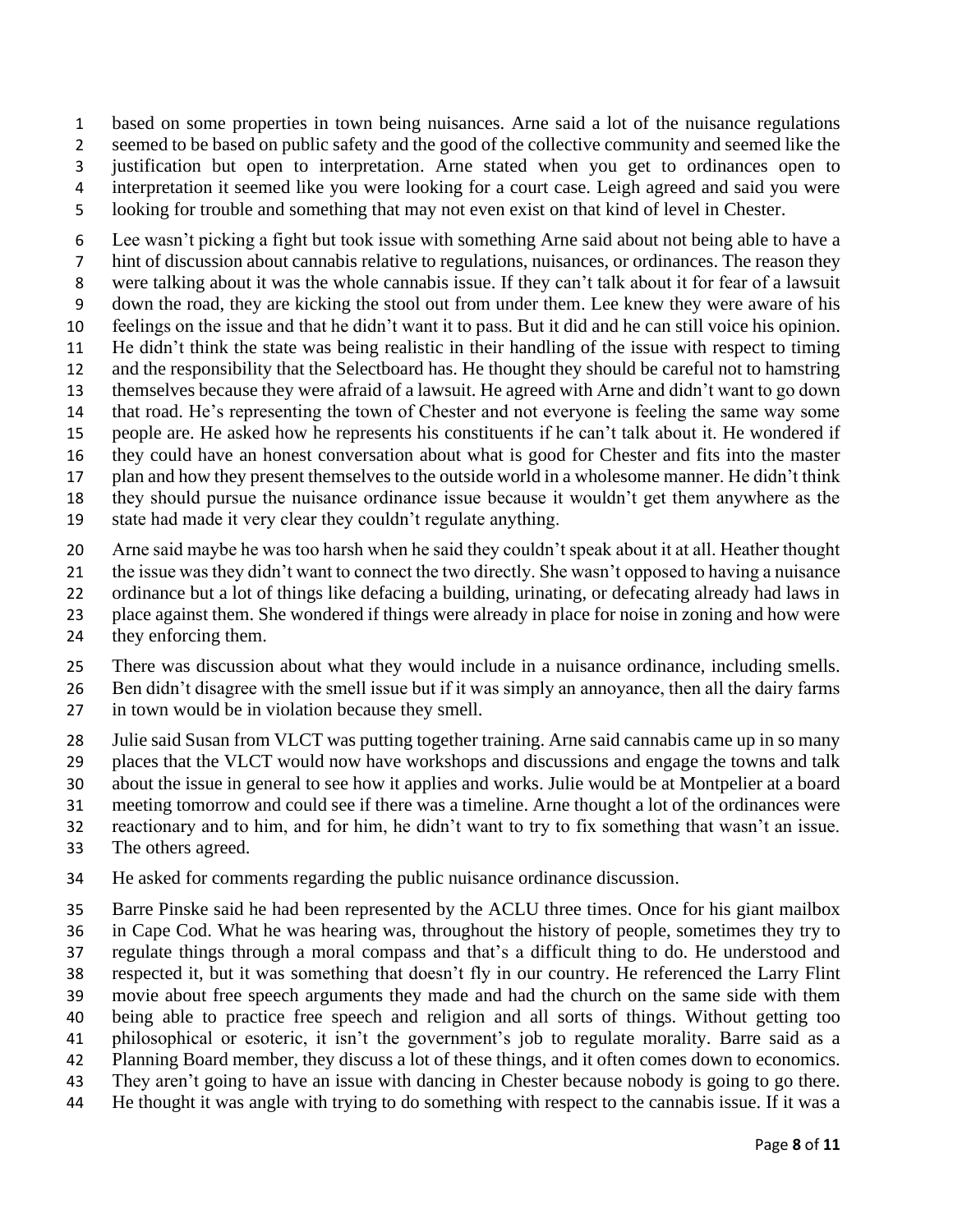moral aspect they were trying to regulate, it was going to be an issue. Arne thanked Barre for his comments.

- Lee said to Barre's point, he appreciated what he brought up. Lee said the only thing they regulate
- is morality, his or someone else's. You can't have rules or regulations without having some kind
- of moral basis on which they're made, so Lee took some issue with that. He said it was whether it
- was Barre's morality or Lee's or someone else's. That was all they regulate. Arne thought he tries
- to keep morals out of it as much as can. He thought there was a lot to it. Lee said everyone has a
- set of morals and whether they agree on them is a different story.
- Lee said like Barre said, it's a philosophical issue. Barre said that was his point. That's why the ACLU can get on both sides of issues because they try to protect freedoms. If you just stand on one side and don't let the other people have the other side, we lose our freedoms and that's the nature of it. Lee said that's why they have such a great democratic republic because they can have
- the debates in a civil manner. Arne said instead of public nuisance ordinance maybe they should
- have a moral nuisance ordinance. He said it sounds like they will let this slide for a while and see
- what the VLCT brings forward.
- They had solicited the examples of the ordinances. One addressed snowblowers and Heather said
- they shouldn't be regulating how loud your snowblower is but Arne pointed out if it was 2 in the
- morning, you may want to. Julie added unless you were the poor guy who could only do it at that
- time. Arne said a lot of morals were being a good neighbor and person. Julie said she would share
- any information from the VLCT.
- 

### **Agenda Item 6, Solar Field: Discussion regarding purchase**

 Heather moved to authorize Julie to sign the Notice of Purchase Option for the solar field and Ben seconded. Arne said it starts the timeframe of 120 days to get an appraisal. Julie said after the appraisal, they have 30 days to get out of it and that just because they're executing the notice doesn't mean they agree to buy it. Arne said they have an out if they want to use it. Julie said once they have all the data, they can work through the details.

- Lee said it is a much bigger solar field than he originally thought. It is a 500kw system instead of a 150kw system. It is producing quite well and better than he anticipated. It has made a lot of power. He said there is an online portal that displays the power production, and he could share that with the other members. The warranty on the panels is 10 years and a 25-year linear warranty on production. After 25 years, it will still be making 85% the amount of power. Each invertor has a 10-year warranty, and they are string invertors that can be replaced for less cost. More information would be coming regarding the appraisal, and it will be presented to the board. Julie would be meeting next week with Kelsey Woods who would explain to Julie the management side if they sold power and what is involved. Julie needed to find out if they are obligated to continue giving power to the two contracts. Arne thought if they could offer to citizens in town or the school and help everyone locally would be good. If everything worked out, they could save a lot of money on utility bills. Heather said 25 years was a long time to reap back the money. Lee tells his customers 7 to 10 years to pay for system then it's gravy after that. He saw it as a decent investment for the town. Arne remembered back that it wasn't a unanimous decision, and it was good to look back and know they made the right decision. Leigh would love to see it used with town businesses that would benefit directly.
- Bill Lindsay thanked the board for going forth with it. Bill said it wasn't easy serving on the board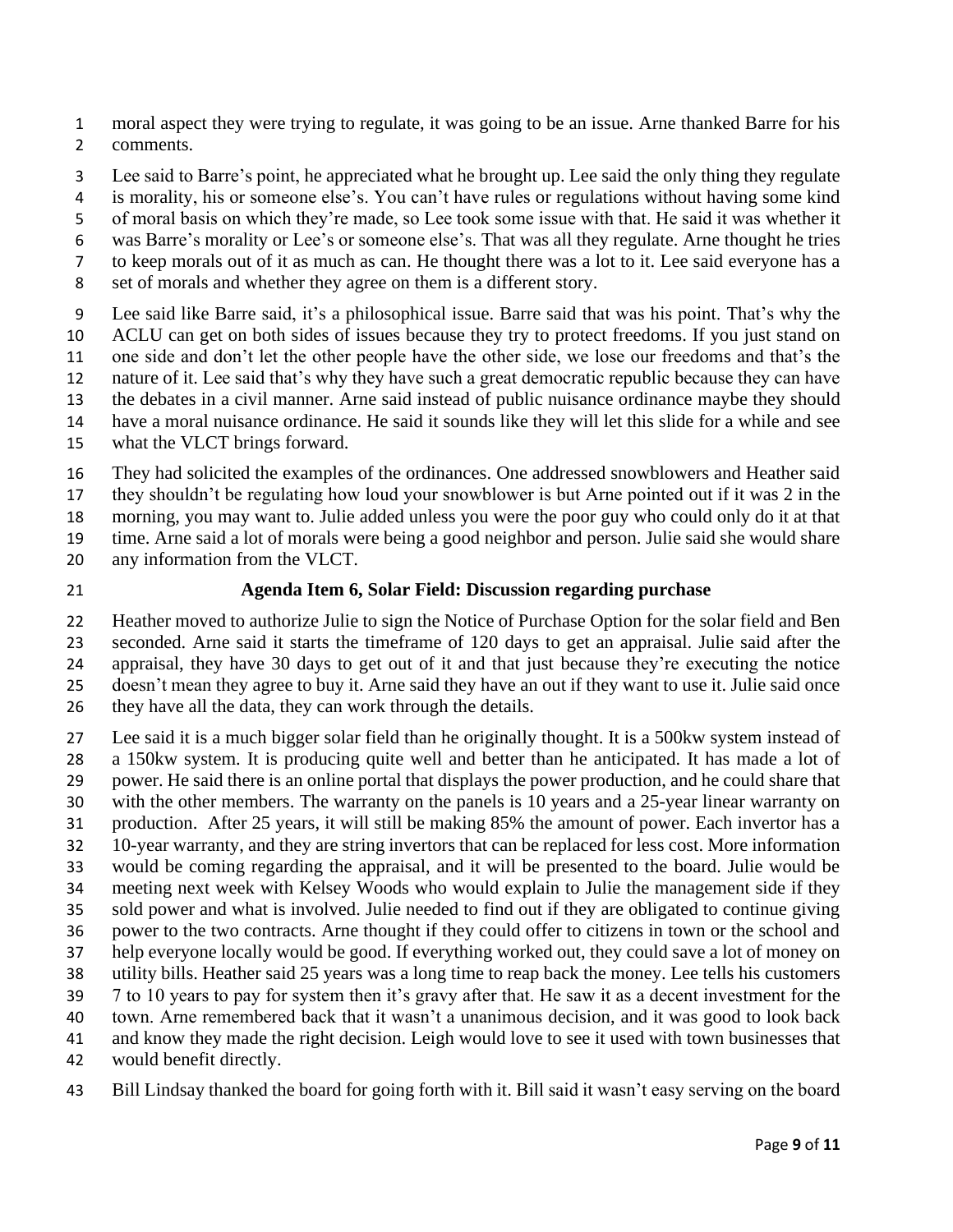- at that time and they all took their licks differently, but they all remained friends even with the
- tough decisions that had to be made and he was glad they went forward. He used an analogy at the
- 3 time about television antennas. He commuted to NYC and some of the sections they went through
- weren't the most prestigious but the antennas on top of the buildings were amazing. Today, the
- antennas are no longer there. He believed electronics will improve and they all know that energy
- power will come from solar. He recently built and home and opted for propane, as it was the best
- deal at the time. The payback at his age is too long for solar and he wouldn't live for the benefit but there are many people who will live. He thought the solar panels may be ugly but was people's
- concern about having the town hooked into solar. He was glad the board was pursuing it. There
- are two schools in town and suggested selling the electricity to ourselves rather than someone else.
- Arne asked if there were any more comments and there were none.
- 

## **Agenda Item 7, Liquor License Approval, Smitty's Chester Market**

Smitty's Chester Market had an application for a second-class license. Arne state there was a little

- more information than usual in the packets. There were some concerns, but they were addressed
- by Smitty's and the state is satisfied with the responses regarding this issue and license. The Chief
- is okay with everything. The education part is up to snuff. And everything that was of a concern
- to them was okay. Julie spoke with legal counsel today and they were okay.
- The members signed the above licenses.
- 

### **Agenda Item 8, Annual Financial Plan and Certificate of Compliance**

It was annual paperwork regarding the roads and how much they spend on them and making sure

 they are spending the bare minimum. Julie said they didn't need a motion and only required a signature. The members signed.

### **Agenda Item 9, Cemetery Deed**

- The members signed the deed.
- 

## **Agenda Item 10, New Business/Next Agenda**

 Leigh asked if the meeting would be scheduled with the two Selectboard members and three community members for the local cannabis control commission. She asked how they were going to do it and Julie said they asked for it to be on the next agenda where they would interview and do the resolution.

 Heather proposed they discuss their thoughts on the police advisory committee and Jim Baker's thoughts on the timeline so they can inform people that they haven't forgotten about it. Arne thought it was possible to start the process because it will take a while. Leigh agreed. Heather said they could ask the entire board if that's what they wanted. Arne said they could have it as an agenda item and have a more depth discussion about what direction they want to go and how they want to go forward. Heather thought the last time they discussed it they wanted an advisory committee as opposed to oversight, but they hadn't put it in stone and maybe they could rehash it. Julie said the direction she was given when it was discussed last time was that they were going to wait until the assessment was completed and that's why she had waited. Ben wanted to confirm Jim Baker was retired Colonel Baker and Julie said he was. Ben asked if Julie could find out from him if they should be waiting for the assessment to be completed. Ben said he was new to the topic and wanted to make an informed decision. Julie said he was on vacation next week and was wrapping up two other towns and would be available for Chester at the end of May. She had shared a document way